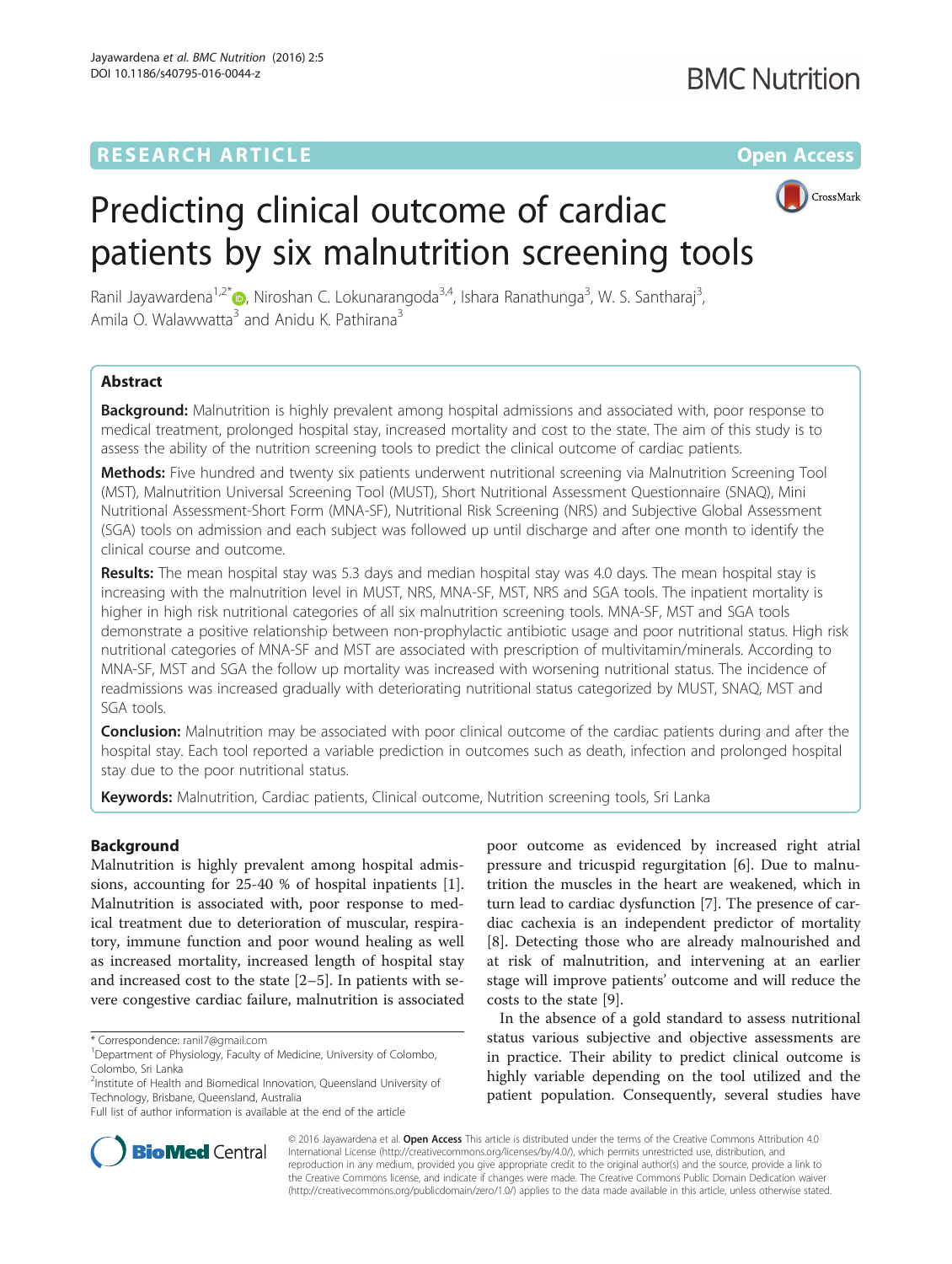been done on different patient populations by means of different screening tools. A study has been carried out to assess the most appropriate nutritional screening tool for predicting unfavorable clinical outcomes in patients admitted to a Brazilian public university hospital. In that study three nutritional screening tools namely, Nutritional risk screening (NRS), Malnutrition universal screening tool (MUST) and Mini nutritional assessmentshort form (MNA-SF) detected malnutrition risk in 27.9 %, 39.6 %, and 73.2 % of patients, respectively. NRS and MNA-SF found to have similar sensitivity to predict clinical outcomes, though NRS seems to provide the best acquiesce [[10](#page-7-0)]. Malnutrition in cardiac surgical patients detected by modified version of the Malnutrition Universal Screening Tool (MUST) was associated with prolonged intensive care unit and hospital stay [\[11](#page-7-0)].

In a study done on acute stroke patients to determine the nutritional status and the association between nutritional status and health outcomes, 19.2 % of patients were malnourished on admission according to Subjective Global Assessment (SGA) [\[12](#page-7-0)]. Moreover malnutrition was found to be associated with increased length of stay and increased prevalence of dysphagia, enteral feeding and other complications. The ability of Mini Nutritional Assessment (MNA-SF) to predict increased risk of mortality and transfers is shown in a study done in a tertiary-care geriatric hospital in Switzerland [[13](#page-7-0)] as well as in a study done in a sub acute care facility in Australia [[14\]](#page-7-0). Cardiac patients are specially considered as at risk of malnutrition due to apparent factors including heart failure, anorexia, pre-investigate 'nil by mouth' and due to cardiac cachexia [[15](#page-7-0)]. Mortality risk is two times more in cardiac patients with moderate or severe protein energy malnutrition [[16\]](#page-7-0). The research evidence on predicting the clinical outcome according to nutritional status of the cardiac patients is limited. More than half of the cardiac patients and sixty percent of the patients with congestive cardiac failure were identified as malnourished according to SGA in study done in Brazil [[16\]](#page-7-0). Though malnutrition is rarely the primary cause of death, it contributes to poor patient prognosis by aggravating pre-existing heart failure and increasing the susceptibility to infections [[17\]](#page-7-0).

The aim of this study is to assess the ability of six widely recommended nutrition screening and assessment tools to predict the clinical outcome when applied to a cardiac population admitted to a national level tertiary care institute in Sri Lanka.

## Methods

## Study design and subjects

All consecutive patients who were admitted for more than 24 hours to the Institute of Cardiology, National Hospital Sri Lanka, Colombo from March 2012 to July 2012 were enrolled in the current study. Patients who provided informed written consent were assessed using an interviewer-administered questionnaire on admission. It consisted of socio-demographic data, medical history of current disease status, subjective assessment of the nutritional status using patients' history and examination and objective assessment through anthropometric measurements. After determining the nutritional status on admission, each subject was followed up until discharge and after one month to identify the clinical course and outcome. Ethical approval was obtained from the ethical review committee of the National Hospital of Sri Lanka, Colombo, Sri Lanka.

#### Nutritional assessment tools

Nutritional status was assessed by Malnutrition Screening Tool (MST), Malnutrition Universal Screening Tool (MUST), Short Nutritional Assessment questionnaire (SNAQ), Mini Nutritional Assessment-Short Form (MNA-SF), Nutritional Risk Screening (NRS) and Subjective Global Assessment (SGA) tools.

MST is a three-question tool assessing recent unintentional weight and appetite loss [\[18](#page-7-0)]. MUST utilizes information on body mass index (BMI), unplanned weight loss in past 3–6 months and the presence or absence of acute illness or lack of nutritional intake >5 days [\[19](#page-7-0)]. NRS tool includes similar criteria as MUST [[20\]](#page-7-0). MNA-SF assesses decreased food intake, recent weight loss, degree of mobility, recent psychological stress, acute illness, neuropsychological problems and BMI [\[21\]](#page-7-0). SNAQ appraises information on recent weight loss, recent decreased appetite, and recent intake of supplemental drinks or tube feeding [[22](#page-7-0)]. SGA assess nutritional status using data on weight change, dietary intake change, gastrointestinal symptoms (dysphagia, anorexia, nausea, vomiting and diarrhea), and changes in functional capacity (normal, suboptimal or bedridden) in relation to malnutrition as well as assessment of fat and muscle stores and the presence of oedema and ascites [[23\]](#page-7-0). The diagnosis made by the entire clinical team and clinical records of patients were utilized to calculate diagnosis related stress level measured in SGA.

#### Anthropometric assessment

Weight was measured to the nearest 0.1 kg using a digital scale (Seca 815, seca GmbH. Co. kg, Germany) and height was measured using a standard stadiometer to the nearest 0.1 cm (Stadiometer for mobile height measurement - Seca 217, seca GmbH. Co. kg, Germany) by a trained medical officer. BMI was calculated by dividing weight (kilograms) by the square of height (meter). Waist circumference (WC) at the mid-point between the lowest rib (10th) and iliac crest and mid arm circumference (MAC) at mid acromiale-radiale (to the nearest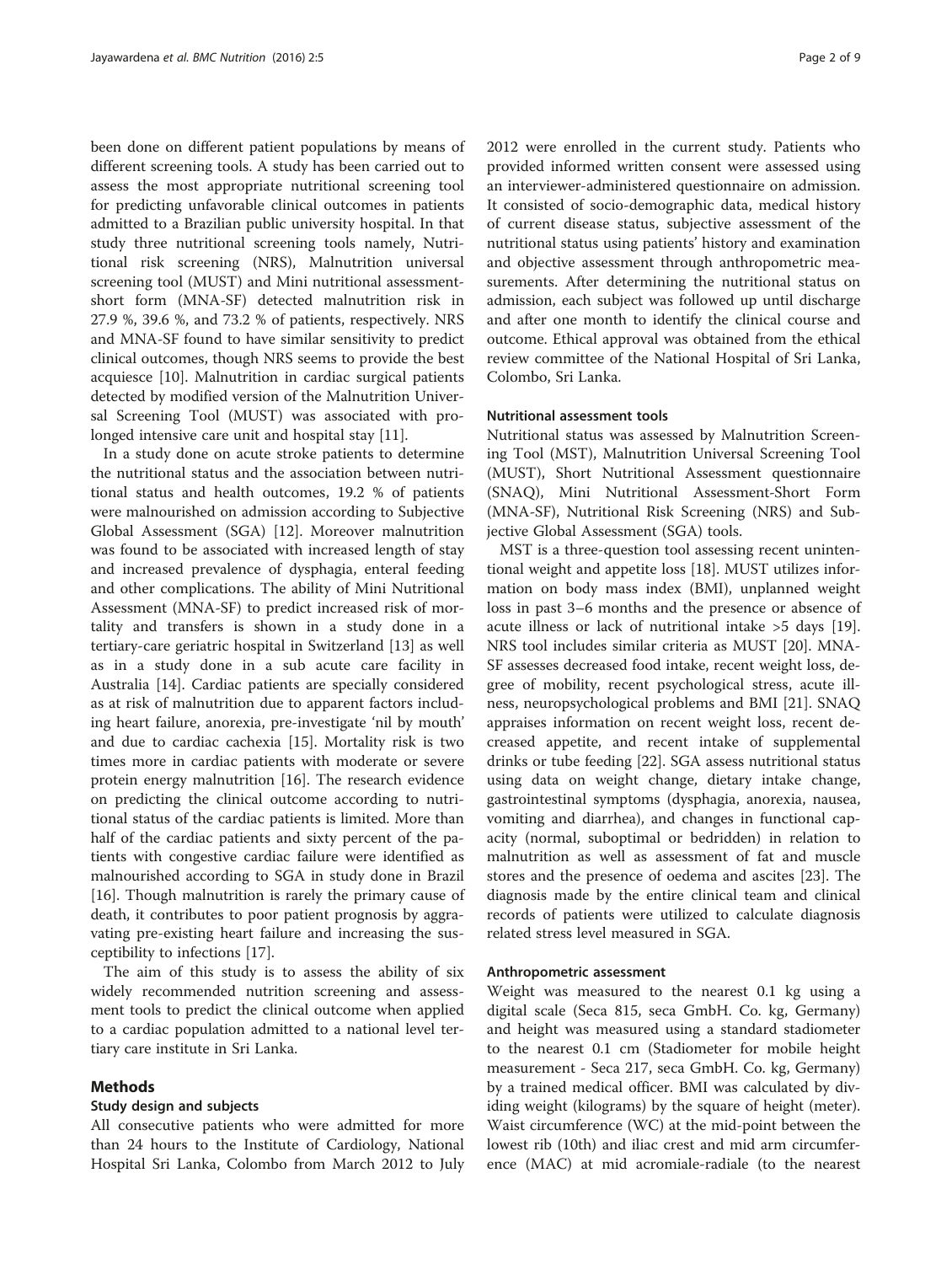0.1 cm) was measured by a standard measuring tape (Seca 203, seca GmbH. Co. kg, Germany).

#### Outcome measures

In hospital and follow up outcome after 1 month was assessed. During the hospital stay patients were followed up daily to detect deaths, cardiac and non-cardiac disease conditions, use of non-prophylactic antibiotics, prescription of multivitamin and mineral supplements, use of enteral and parenteral nutrition, intensive care admission , transfers to another wards for further management and performance of emergency procedures. Patients who were fit to be discharged were assessed after one month by means of a brief telephone interview. Those who were unable to be reached even after the third attempt of calling were dropped out. At one month follow up the details on deaths, readmissions and features of infections were acquired. The cause of death and the diagnosis on readmission were obtained from death certificates and the diagnosis cards respectively. Features of infections were confirmed by going through medical reports, clinical symptoms and drug history.

## Statistical analysis

Data entry and statistical analysis was performed using the SPSS Version 16.0 statistical package. Categorical variables were presented as number and percentage and continuous variables were presented as mean, standard deviation, median, inter-quartile range. The relationship between nutrition screening tools and duration of hospital stay was investigated using Spearman correlation coefficient. Multiple linear regression was performed to identify the accuracy of, nutritional status, BMI, MAC and WC of each patient in predicting the duration of hospital stay and to identify the best score that predict the length of hospital stay from the tools that were studied. The Chi-square test for independence was used to detect relationship between different nutritional categories in predicting clinical outcome. P values less than 0.05 were taken as significant.

## Results

Baseline characteristics of the study population are described in Table [1.](#page-3-0) Three hundred twenty three males (61.22 %) and 204 females (38.78 %) were participated in the study. The majority were Sinhalese ( $n = 438, 83.3$  %) and a large proportion ( $n = 175$ , 33.3 %) had studied up to grade five. The mean age was  $57.6 \pm 12.5$  years. The mean BMI was  $23.33(\pm 3.67)$  kgm<sup>-2</sup> while the females had a higher BMI value than males ( $p < 0.05$ ). The mean hospital stay was 5.31 days and median hospital stay was 4.0 days. The inter-quartile range was 2.0-6.0 days. Ten deaths (1.9 %) have occurred during the hospital stay consisting of  $4$  (1.2 %) males and  $6$  (2.9 %) females.

Seventeen (3.2 %) cardiac complications and 9 (1.7 %) non-cardiac complications occurred during the hospital stay giving rise to a total of 26 (4.9 %) patients with complications. Sixty seven patients (12.7 %) received non-prophylactic antibiotics and 32 (6.1 %) patients received multivitamin mineral supplements. Only 2 (0.4 %) patients received high protein/high calorie supplements while none received enteral or parenteral feeding. One hundred and twelve patients (21.3 %) were transferred to the intensive care unit (ICU) and 50 patients (9.5 %) underwent emergency procedures such as defibrillation, temporary pacemaker implantation, percutaneous coronary intervention, percutaneous trans-venous mitral commissurotomy. Twenty one patients (4.0 %) were transferred to other medical and surgical wards for further management. Four hundred and seventy five patients (90.3 % of the total sample) were followed up at 1 month. Nine deaths (1.9 %), 19 (4.0 %) infections and 53 (11.1 %) readmissions were reported.

Hospital stay according to different categories of nutritional screening is shown in Table [2](#page-4-0). The mean hospital stay is increasing with the malnutrition level in MUST, NRS, MNA-SF, MST, NRS and SGA tools. Furthermore median hospital stay is escalating with the poor nutrition in MUST and SGA tools. Inter-quartile range has a trend to increase with deteriorating nutrition status in MUST, NRS, MNA-SF, MST and SGA tools. According to Spearman correlation coefficient, MUST has a significant correlation with the duration of hospital stay at 0.05 confidence level, while MNA-SF,MST and SGA has a significant correlation with the duration of hospital stay at 0.01 confidence level.

Nutritional status assessed by each tool had a wide variation. SGA, SNAQ, MUST, MST, NRS and MNA-SF screening tools detected 4.2 % ( $n = 23$ ), 22.7 % ( $n =$ 27), 40 %  $(n = 45)$ , 47.9 %  $(n = 250)$ , 50.0 %  $(n = 263)$ and 69.6 % ( $n = 366$ ) malnutrition prevalence respectively. The outcome of patients during hospital stay according to nutritional status is summarized in Table [3](#page-5-0). The mortality is increased in high-risk nutritional categories of all six malnutrition screening tools. No clear relationship between the cardiac/non-cardiac morbidity, performance of emergency procedures to improve survival and the nutrition status is shown from the current study. MNA-SF, MST and SGA tools demonstrates a positive relationship between non-prophylactic antibiotic usage and poor nutritional status. High-risk categories of malnutrition assessed by MNA-SF and MST are associated with multivitamin/ mineral usage. Only high-risk nutritional categories of SGA are associated with increasing incidence of ICU transfer. MNA-SF and MST tools show a positive relationship between poor nutrition status and transfers to other ward for further management. The Chi-square test for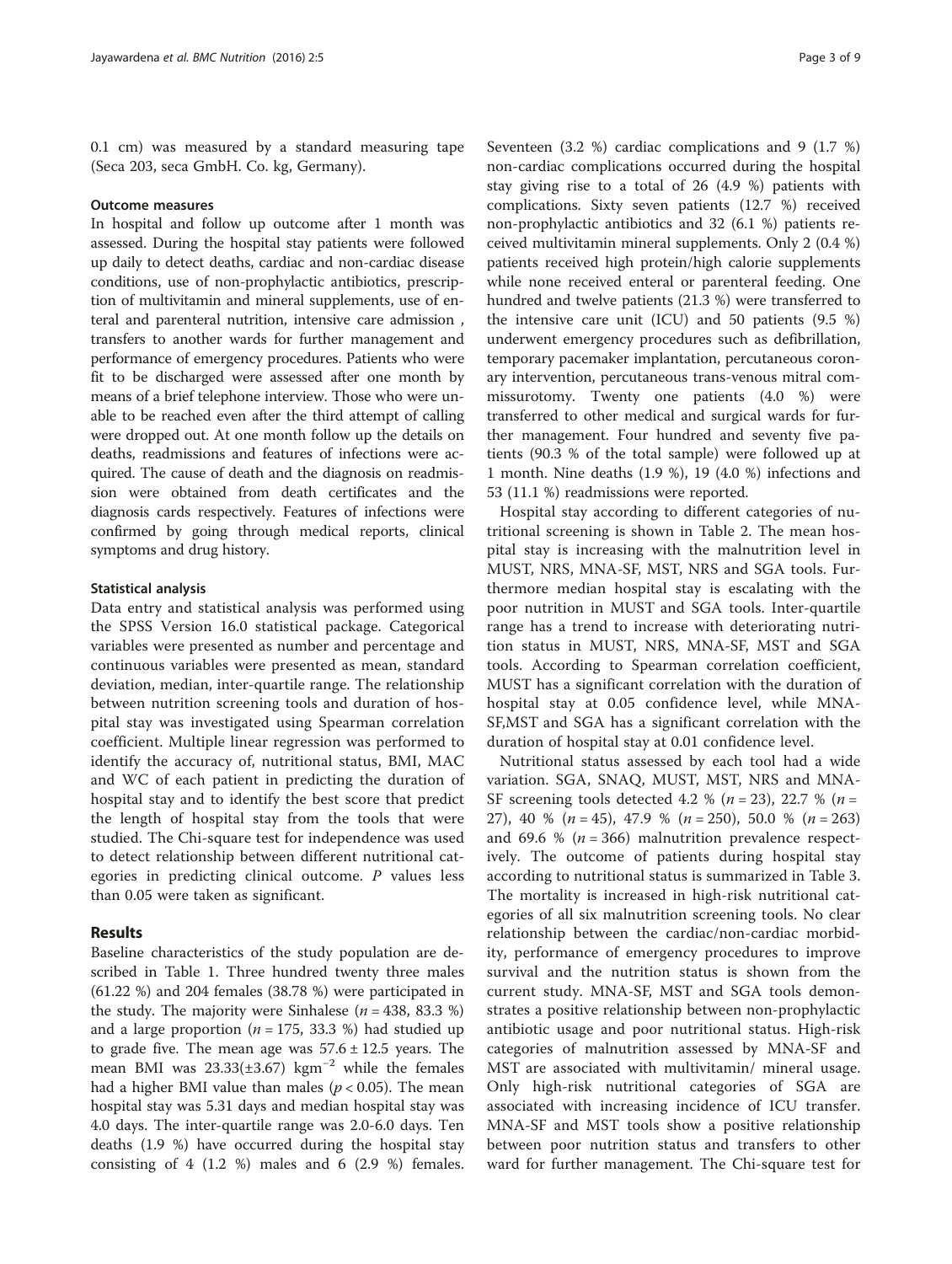| Patient characteristic                | Population ( $n = 526$ ) |                                    | Males ( $n = 322$ ) |                              | Females ( $n = 204$ ) |                                |
|---------------------------------------|--------------------------|------------------------------------|---------------------|------------------------------|-----------------------|--------------------------------|
|                                       | Number                   | $\%$                               | Number              | %                            | Number                | $\%$                           |
| Ethnicity                             |                          |                                    |                     |                              |                       |                                |
| Sinhala                               | 438                      | 83.3                               | 266                 | 82.6                         | 172                   | 84.3                           |
| Muslim                                | 43                       | 8.2                                | 24                  | 7.5                          | 19                    | 9.3                            |
| Indian Tamil                          | $\overline{4}$           | .8                                 | $\overline{4}$      | 1.2                          | $\mathbf{0}$          | $\circ$                        |
| Sri Lankan Tamil                      | 34                       | 6.5                                | 22                  | 6.8                          | 12                    | 5.9                            |
| Other                                 | $\overline{7}$           | 1.3                                | 6                   | 1.9                          | $\mathbf{1}$          | $\overline{5}$                 |
| Education level                       |                          |                                    |                     |                              |                       |                                |
| Not educated                          | 55                       | 10.5                               | 25                  | 7.8                          | 30                    | 14.7                           |
| Up to Grade 5                         | 175                      | 33.3                               | 96                  | 29.8                         | 79                    | 38.7                           |
| Up to Grade 11                        | 172                      | 32.7                               | 113                 | 35.1                         | 59                    | 28.9                           |
| Up to Grade 13                        | 101                      | 19.2                               | 73                  | 22.7                         | 28                    | 13.7                           |
| Tertiary                              | 23                       | 4.4                                | 15                  | 4.7                          | 8                     | 3.9                            |
| Age                                   | $57.6^a \pm 12.5$        |                                    | $59.9^a \pm 11.2$   |                              | $58.5^a \pm 12.0$     |                                |
| <b>BMI</b>                            | $23.33^a \pm 3.67$       |                                    | $24.03^a \pm 4.80$  |                              | $23.60^a \pm 4.15$    |                                |
| Hospital stay <sup>d</sup>            | $5.3^{\circ} \pm 5.3$    | $4.0^{\rm b}$ 2.0-6.0 <sup>c</sup> | $5.3^a \pm 5.9$     | $4.0^a$ 2.0-6.0 <sup>c</sup> | $5.1^a \pm 4.1$       | $4.0^{b}$ 3.0-6.0 <sup>c</sup> |
| During hospital stay                  |                          |                                    |                     |                              |                       |                                |
| Deaths                                | 10 <sup>°</sup>          | 1.9                                | $\overline{4}$      | 1.2                          | 6                     | 2.9                            |
| Cardiac and non cardiac complications | 26                       | 4.9                                | 16                  | 5.0                          | 10                    | 5.0                            |
| Non prophylactic antibiotics          | 67                       | 12.7                               | 39                  | 12.1                         | 28                    | 13.7                           |
| Multivitamin mineral supplements      | 32                       | 6.1                                | 14                  | 4.3                          | 18                    | 8.8                            |
| High protein/high calorie supplements | $\overline{2}$           | 0.4                                | 2                   | 0.6                          | $\mathbf{0}$          | 0.0                            |
| Enteral/parenteral nutrition          | $\circ$                  | 0.0                                | $\circ$             | 0.0                          | $\mathbf{0}$          | 0.0                            |
| Intensive care transfer               | 112                      | 21.3                               | 79                  | 24.5                         | 33                    | 16.2                           |
| Emergency procedures                  | 50                       | 9.5                                | 36                  | 11.2                         | 14                    | 6.9                            |
| Transfers                             | 21                       | 4.0                                | 14                  | 4.3                          | $\overline{7}$        | 3.4                            |
| Follow up at 1 month <sup>e</sup>     |                          |                                    |                     |                              |                       |                                |
| Deaths                                | 9                        | 1.9                                | $\overline{7}$      | 2.4                          | $\overline{2}$        | 1.1                            |
| Features of infection                 | 19                       | 4.0                                | 10                  | 3.4                          | 9                     | 5.0                            |
| Readmission                           | 53                       | 11.1                               | 30                  | 10.1                         | 23                    | 12.9                           |

<span id="page-3-0"></span>**Table 1** Socio-demographic and clinical characteristics of patients in the population

<sup>a</sup>Mean <sup>b</sup>Median <sup>c</sup>Inter-quartile range (Q<sub>1</sub>-Q<sub>3</sub>); <sup>d</sup>N = 516; <sup>e</sup>N = 475

independence indicated that there was no significant association between non-prophylactic antibiotic usage, ICU transfer, performing emergency procedures within three groups classified by NRS. Even though, there was a significant difference between the numbers of patients who received non-prophylactic antibiotics  $(x^2 = 21.79)$ ,  $p < 0.01$ , phi = 0.20) and numbers of patients who underwent emergency procedures  $(x^2 = 7.69, p = 0.02,$ phi = 0.12), there were no significant difference in the patients transferred to the ICU within the three nutritional categories classified by MNA-SF. According to MST non-prophylactic antibiotic usage, ICU transfer and transfers to other medical and surgical wards showed no significance. Requirement of emergency

procedures ( $x^2 = 6.05$ ,  $p = 0.01$ , phi = 0.11) had a significance difference between each nutritional categories.

The clinical outcome of patients after one month of discharge is presented in Table [4.](#page-6-0) According to MNA-SF, MST and SGA the follow up mortality was increased with worsening nutritional status. There was no significant trend between nutritional status and features of infections. The incidence of readmissions was increased gradually with deteriorating nutritional status categorized by MUST, SNAQ, MST and SGA tools. When Chi-square test was applied to MST to detect relationship between different nutritional categories, infections and readmissions ( $x^2 = 3.57$ ,  $p = 0.17$ , phi = 0.08) between each category showed no statistical significance difference.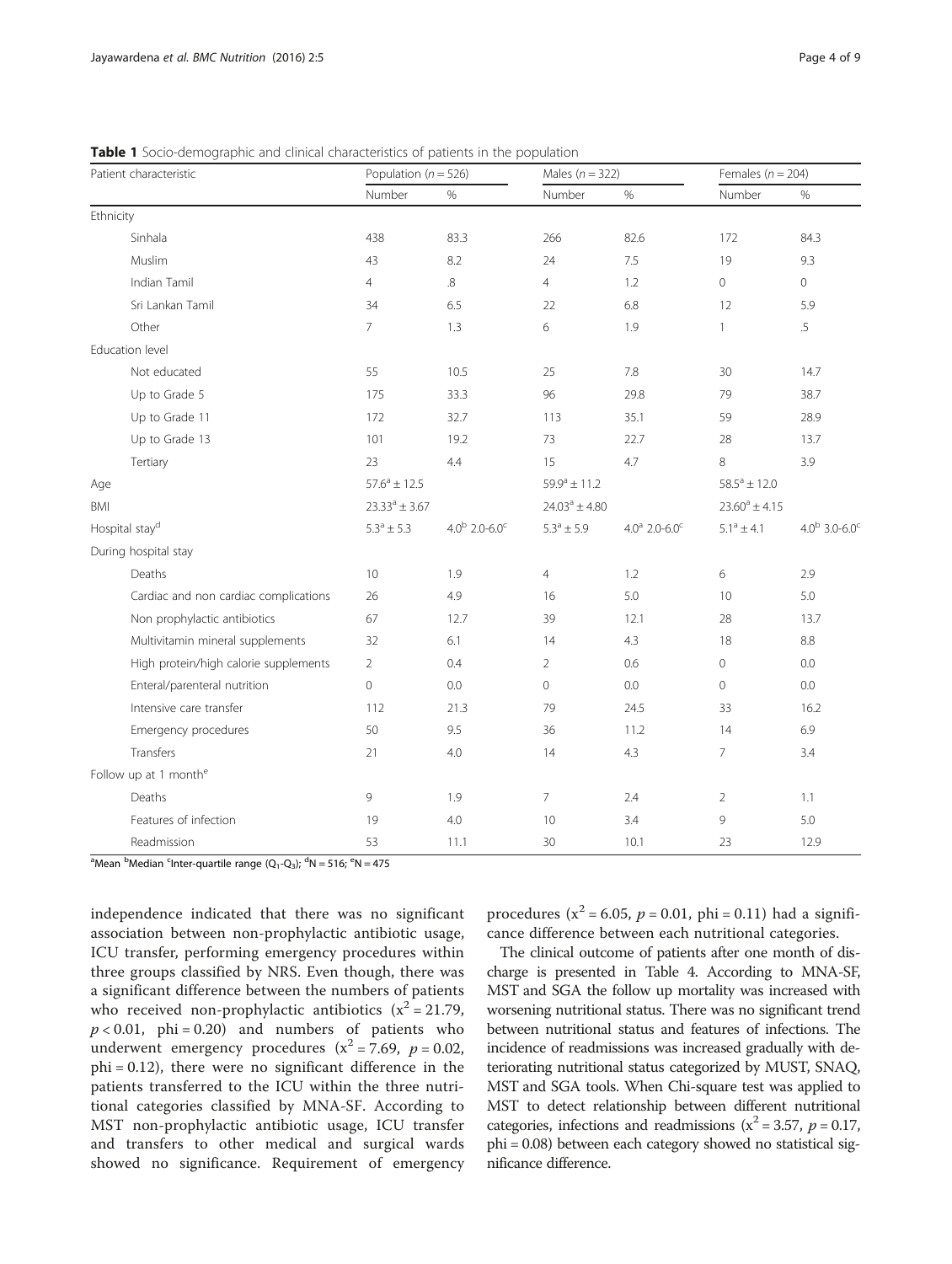| Malnutrition<br>screening tool<br>stay (days) |                | Mean hospital Median hospital Inter-quartile<br>stay (days) | range $(Q_1-Q_3)$ | Correlations           |                                   | Regression <sup>c</sup> |              |                                           |       |
|-----------------------------------------------|----------------|-------------------------------------------------------------|-------------------|------------------------|-----------------------------------|-------------------------|--------------|-------------------------------------------|-------|
|                                               |                |                                                             |                   | coefficient (2-tailed) | Correlation Significance R square |                         | <b>ANOVA</b> | Coefficients                              |       |
|                                               |                |                                                             |                   |                        |                                   |                         |              | Standardized Significance<br>coefficients |       |
|                                               |                |                                                             |                   |                        |                                   | Significance Beta       |              |                                           |       |
| <b>MUST</b>                                   |                |                                                             |                   | $0.217^{\rm a}$        | 0.023                             | 0.035                   | 0.436        | 0.112                                     | 0.326 |
| Low risk                                      | $4.4 \pm 4.3$  | 3.5                                                         | $2.0 - 5.8$       |                        |                                   |                         |              |                                           |       |
| Medium risk                                   | $4.5 \pm 2.3$  | 4.0                                                         | $3.0 - 6.0$       |                        |                                   |                         |              |                                           |       |
| High risk                                     | $7.9 \pm 11.2$ | 6.0                                                         | $3.0 - 8.0$       |                        |                                   |                         |              |                                           |       |
| <b>NRS</b>                                    |                |                                                             |                   | 0.053                  | 0.368                             |                         |              |                                           |       |
| Normal                                        | $4.5 \pm 4.0$  | 3.0                                                         | $2.0 - 6.0$       |                        |                                   |                         |              |                                           |       |
| Mild                                          | $5.7 \pm 7.1$  | 4.0                                                         | $2.0 - 6.5$       |                        |                                   |                         |              |                                           |       |
| Moderate                                      | $5.8\pm6.2$    | 4.0                                                         | $3.0 - 7.0$       |                        |                                   |                         |              |                                           |       |
| Severe                                        | $5.9 \pm 5.6$  | 4.0                                                         | $3.0 - 7.0$       |                        |                                   |                         |              |                                           |       |
| <b>MNA</b>                                    |                |                                                             |                   | $-0.123^{b}$           | 0.005                             | 0.030                   | 0.004        | $-0.139$                                  | 0.016 |
| Normal                                        | $4.3 \pm 3.2$  | 4.0                                                         | $2.0 - 6.0$       |                        |                                   |                         |              |                                           |       |
| At risk of<br>malnutrition                    | $5.5 \pm 5.7$  | 4.0                                                         | $3.0 - 6.0$       |                        |                                   |                         |              |                                           |       |
| Malnourished                                  | $7.9 \pm 8.0$  | 5.5                                                         | $3.3 - 9.0$       |                        |                                   |                         |              |                                           |       |
| SNAQ                                          |                |                                                             |                   | $0.237$ <sup>a</sup>   | 0.010                             | 0.021                   | 0.666        | 0.046                                     | 0.645 |
| Well nourished $5.1 \pm 6.4$                  |                | 4.0                                                         | $2.0 - 6.0$       |                        |                                   |                         |              |                                           |       |
| Moderately<br>malnourished                    | $8.8\pm6.9$    | 8.5                                                         | $2.0 - 14.0$      |                        |                                   |                         |              |                                           |       |
| Severely<br>malnourished                      | $6.1 \pm 2.6$  | 5.0                                                         | $4.0 - 8.0$       |                        |                                   |                         |              |                                           |       |
| <b>MST</b>                                    |                |                                                             |                   | $0.122^{b}$            | 0.006                             | 0.020                   | 0.035        | 0.043                                     | 0.356 |
| No risk of<br>malnutrition                    | $5.0 \pm 5.2$  | 4.0                                                         | $2.0 - 6.0$       |                        |                                   |                         |              |                                           |       |
| Risk of<br>malnutrition                       | $5.5 \pm 5.3$  | 4.0                                                         | $3.0 - 6.0$       |                        |                                   |                         |              |                                           |       |
| SGA                                           |                |                                                             |                   | 0.233 <sup>b</sup>     | 0.000                             | 0.036                   | 0.001        | 0.139                                     | 0.003 |
| Well nourished $5.2 \pm 5.2$                  |                | 4.0                                                         | $2.0 - 6.0$       |                        |                                   |                         |              |                                           |       |
| Moderately<br>malnourished                    | $7.1 \pm 6.9$  | 5.0                                                         | $3.5 - 8.0$       |                        |                                   |                         |              |                                           |       |
| Severely<br>malnourished                      |                |                                                             |                   |                        |                                   |                         |              |                                           |       |

<span id="page-4-0"></span>Table 2 Duration of hospital stay according to nutritional categories

<sup>a</sup>Correlation is significant at the 0.05 level (2-tailed).

<sup>b</sup>Correlation is significant at the 0.01 level (2-tailed).

Predictors: (Constant), malnutrition screening tool, WC, MAC, BMI, Dependent Variable: Hospital Stay

## **Discussion**

To the extent of our knowledge, this is the first study to demonstrate the predictability of the clinical outcome of the cardiac patients according to six malnutrition screening tools. Malnutrition, which is common in hospital inpatients, is associated with increased morbidity, hospital stay and mortality [\[2](#page-7-0)]. Identifying those who are at nutritional risk will enable local and international health initiatives to be planned in order to utilize limited resources in a productive way [[1\]](#page-7-0).

Relationship between malnutrition and adverse clinical outcome has widely studied in diverse clinical settings. In a study done on acute stroke patients to identify the association between malnutrition and adverse clinical outcome, malnutrition assessed by SGA was found to be associated with increased length of stay and increased prevalence of dysphagia and complications [\[12\]](#page-7-0). Elderly population is highly susceptible to cardiovascular diseases and prone for malnutrition. In a study done in a tertiary-care geriatric hospital in Switzerland [[13](#page-7-0)] as well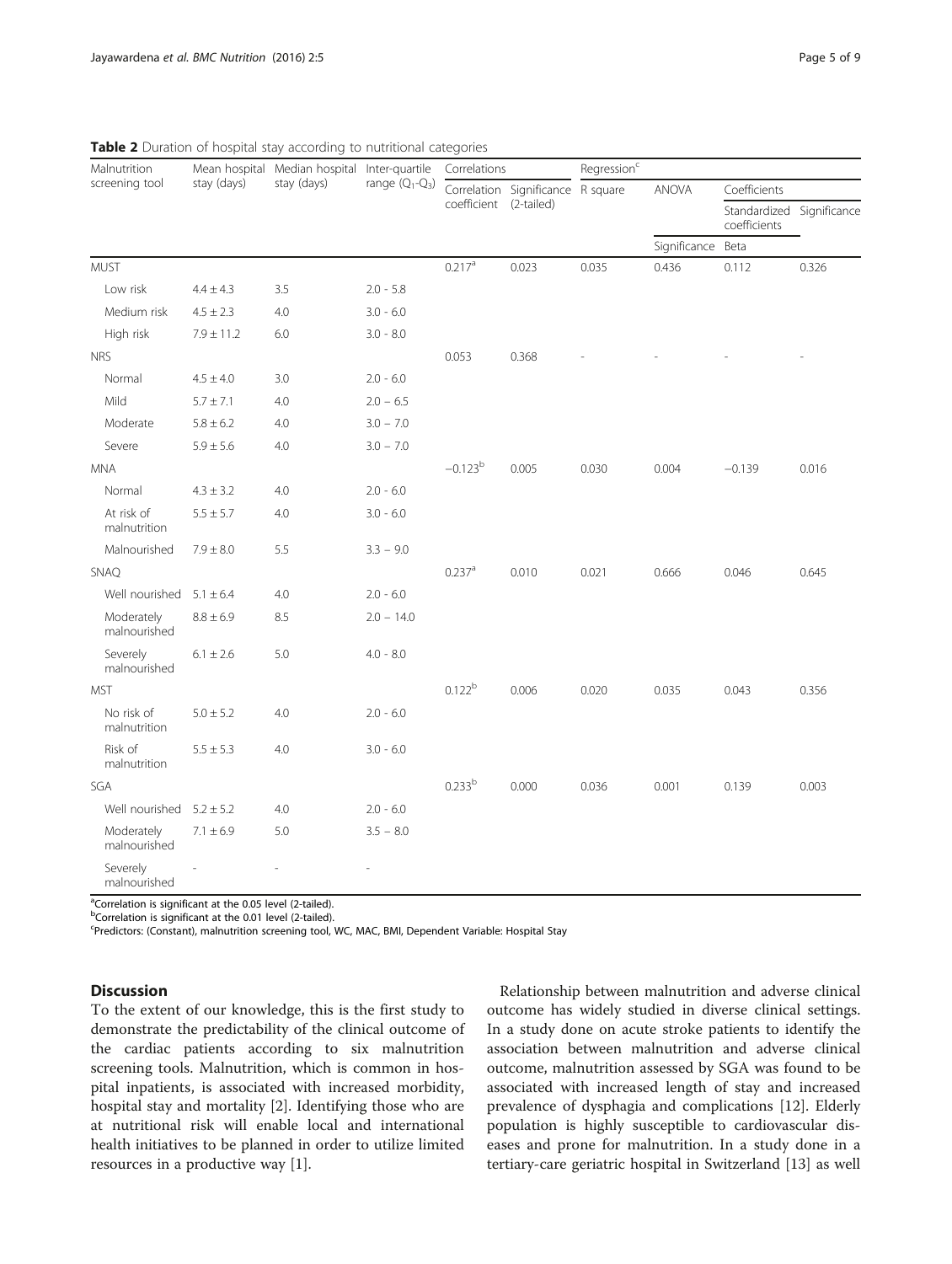| Malnutrition<br>screening tool | Mortality  | Morbidity  | Non prophylactic<br>antibiotics | Multivitamin mineral<br>supplements | Intensive care<br>transfer | Emergency<br>procedure | Transfers   |
|--------------------------------|------------|------------|---------------------------------|-------------------------------------|----------------------------|------------------------|-------------|
| <b>MUST</b>                    |            |            |                                 |                                     |                            |                        |             |
| Low risk (68)                  | $0(0.0\%)$ | 6(8.8%)    | 10 (14.7 %)                     | $3(4.4\%)$                          | 13 (19.1 %)                | 6(8.9%                 | $2(2.9\%)$  |
| Medium risk (23)               | $0(0.0\%)$ | $1(4.3\%)$ | $1(4.3\%)$                      | $0(0.0\%)$                          | 4 (17.4 %)                 | 2(8.6%                 | $0(0.0\%)$  |
| High risk (22)                 | 3(13.6 %)  | 2 (9.0 %)  | 5 (22.7 %)                      | $0(0.0\%)$                          | 6(27.3%)                   | 4 (18.2 %)             | $1(4.5\%)$  |
| <b>NRS</b>                     |            |            |                                 |                                     |                            |                        |             |
| Normal (230)                   | 4 (1.7 %)  | 8 (3.4 %)  | 21 (9.1 %)                      | 10 (4.3 %)                          | 53 (23.0 %)                | 23 (10.0 %)            | 4 $(1.7 %)$ |
| Mild (33)                      | $0(0.0\%)$ | 3(9.0%     | 8 (24.2 %)                      | $0(0.0\%)$                          | 4 (12.1 %)                 | $0(0.0\%)$             | 4 (12.1 %)  |
| Moderate (132)                 | $2(1.5\%)$ | 4(3.0%     | 17 (12.9 %)                     | 8 (6.1 %)                           | 29 (22.0 %)                | 14 (10.7 %)            | 6 (4.6 %)   |
| Severe (131)                   | 4(3.1%     | 12 (9.1 %) | 21 (16.0 %)                     | 14 (10.7 %)                         | 26 (19.8 %)                | 14 (10.7 %)            | 7(5.3%)     |
| <b>MNA</b>                     |            |            |                                 |                                     |                            |                        |             |
| Normal (160)                   | $1(0.6\%)$ | 11 (6.8 %) | 10 (6.2 %)                      | 9(5.6%                              | 39 (24.4 %)                | 23 (14.3 %)            | $2(1.2\%)$  |
| At risk of malnutrition (336)  | 7 (2.1 %0  | 15 (4.5 %) | 46 (13.7 %)                     | 20 (6.0 %)                          | 67 (19.9 %)                | 24 (7.2 %)             | 15 (4.5 %)  |
| Malnourished (30)              | 2(6.7%)    | 3 (10.0 %) | 11 (36.7 %)                     | 3 (10.0 %)                          | 6 (20.0 %)                 | 4 (13.3 %)             | 4 (13.3 %)  |
| SNAQ                           |            |            |                                 |                                     |                            |                        |             |
| Well nourished (92)            | $0(0.0\%)$ | 7(7.6%     | $9(9.8\%)$                      | 4(4.3%)                             | 19 (20.7 %)                | 7(7.6%                 | $4(4.3\%)$  |
| Moderately malnourished (6)    | $0(0.0\%)$ | $0(0.0\%)$ | $0(0.0\%)$                      | $0(0.0\%)$                          | 2 (33.3 %)                 | 2 (33.3 %)             | $0(0.0\%)$  |
| Severely malnourished (21)     | $2(9.5\%)$ | $2(9.5\%)$ | 6 (28.6 %)                      | $0(0.0\%)$                          | 7(33.3%)                   | 4 (19.0 %)             | $0(0.0\%)$  |
| <b>MST</b>                     |            |            |                                 |                                     |                            |                        |             |
| No risk of malnutrition (276)  | $3(1.1\%)$ | 22 (8.0 %) | 30 (10.9 %)                     | 15 (5.4 %)                          | 62 (22.5 %)                | 36 (13.1 %)            | 7(2.5%)     |
| Risk of malnutrition (250)     | 7(2.8%)    | 7(2.8%)    | 37 (14.8 %)                     | 17 (6.8 %)                          | 50 (20.0 %)                | 15 (6.0 %)             | 14 (5.6 %)  |
| SGA                            |            |            |                                 |                                     |                            |                        |             |
| Well nourished (503)           | 8 (1.6 %)  | 28 (5.6 %) | 59 (11.7 %)                     | 30 (6.0 %)                          | 106(21.1 %)                | 49 (9.8 %0)            | 20 (4.0 %)  |
| Moderately malnourished (22)   | $1(4.5\%)$ | $0(0.0\%)$ | 7(31.8%)                        | 2(9.1%                              | 5(22.7%)                   | 2(9.1%                 | $1(4.5\%)$  |
| Severely malnourished (1)      | $1(100\%)$ | $1(100\%)$ | $1(100\%)$                      | $0(0.0\%)$                          | $1(100\%)$                 | $0(0.0\%)$             | $0(0.0\%)$  |

<span id="page-5-0"></span>Table 3 Outcome during hospital stay

as in a study done in a sub acute care facility in Australia [[14](#page-7-0)], the ability of MNA-SF to predict increased risk of mortality and transfers is reported. Length of hospital stay is a substitute marker of patients' well-being during treatment and is positively associated with malnutrition and other co-morbidities [[24\]](#page-8-0). Nevertheless establishing a relationship between malnutrition and hospital death is a difficult task due to the various confounding factors [[25, 26\]](#page-8-0).

The availability of different malnutrition screening tools leads to the necessity of deriving the best tool in predicting clinical outcome in a target population. Controversy has persisted throughout on the level of predictability of the clinical outcome by different nutrition screening tools. Nutrition Risk Classification was found to have the best prediction compared to MNA-SF, MST and NRS in their ability to predict postoperative wound and infectious complications in a study done on patients undergoing abdominal surgery [[27\]](#page-8-0). Velasco et al. has demonstrated a good agreement between NRS-2002 and MUST with SGA in assessing prevalence of nutritional risk in hospitalized patients [\[28](#page-8-0)]. The concurrent application of different tools as SGA and NRS also enhances the ability to predict adverse clinical outcomes in hospitalized patients [[29](#page-8-0)].

Our results show the predictability of the clinical outcome by six different tools had been heterogeneous. Nevertheless, all six tools under study were able to predict increased mortality in all high-risk nutritional categories. In a study done on the Brazilian hospitalized patients, NRS and MNA-SF had similar performances in predicting deaths, complications and very long length of hospital stay compared to MUST [\[10](#page-7-0)]. MNA-SF and SGA had been able to predict increased mortality in geriatric malnourished patients classified according to above tools [\[30\]](#page-8-0). Stratton et al. have demonstrated that MUST is able to predict in hospital mortality as well as mortality after 3 months and 6 months after discharge in acutely ill elderly [\[19\]](#page-7-0). Patients who were at a higher nutritional risk classified by SGA, MUST and NRS-2002 were more likely to be hospitalized for a longer duration compared to the low-risk group [\[31\]](#page-8-0). Furthermore, Amaral et al. have reported MUST to have a higher ability to predict length of stay compared to NRS in a study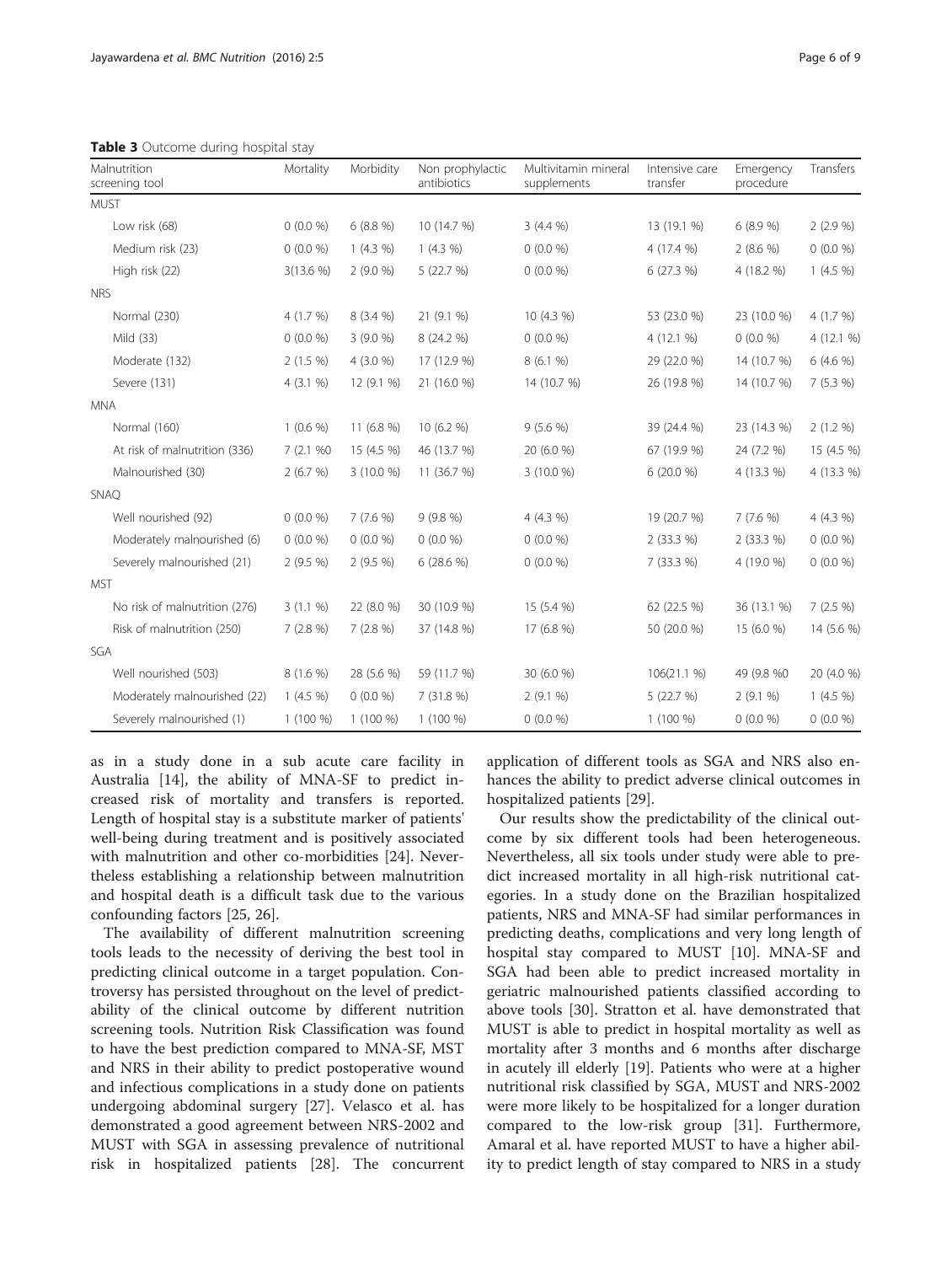| Malnutrition screening tool | Malnutrition prevalence | Follow up at 1 month | Follow up mortality | Features of infection | Readmission |
|-----------------------------|-------------------------|----------------------|---------------------|-----------------------|-------------|
| <b>MUST</b>                 |                         |                      |                     |                       |             |
| Low risk                    | 68                      | 62 (91.2 %)          | $1(1.6\%)$          | 2(3.2%                | 6 (9.7 %)   |
| Medium risk                 | 23                      | 23 (100.0 %)         | $0(0.0\%)$          | 2(8.7%)               | 4 (17.4 %)  |
| High risk                   | 22                      | 19 (86.4 %)          | $0(0.0\%)$          | 1(5.3%                | 5(26.3%)    |
| <b>NRS</b>                  |                         |                      |                     |                       |             |
| Normal                      | 230                     | 209 (90.8 %)         | 2(1.0 %)            | 10 (4.8 %)            | 16 (7.7 %)  |
| Mild                        | 33                      | 32 (97.0 %)          | $0(0.0\%)$          | 3(9.4%                | 7(21.9%     |
| Moderate                    | 132                     | 121 (91.7 %)         | $4(3.3\%)$          | 4 (3.3 %)             | 14 (11.6 %) |
| Severe                      | 131                     | 113 (86.3 %)         | 3(2.7%)             | 2(1.8%)               | 16 (14.2 %) |
| <b>MNA</b>                  |                         |                      |                     |                       |             |
| Normal                      | 160                     | 152 (95.0 %)         | 1(0.7 %)            | 7 (4.6 %)             | 17 (11.2 %) |
| At risk of malnutrition     | 336                     | 298 (88.7 %)         | 7(2.3%)             | 11 $(3.7%)$           | 34 (11.4 %) |
| Malnourished                | 30                      | 25 (83.3 %)          | 1(4.0%              | 1(4.0%                | 2(8.0%)     |
| SNAQ                        |                         |                      |                     |                       |             |
| Well nourished              | 92                      | 83 (90.2 %)          | $2(2.4\%)$          | $3(3.6\%)$            | 10 (12.0 %) |
| Moderately malnourished     | 6                       | $6(100.0\%)$         | $0(0.0\%)$          | 1(16.7%)              | 1(16.7%)    |
| Severely malnourished       | 21                      | 19 (90.5 %)          | $0(0.0\%)$          | 1(5.3%)               | 4(21.1%     |
| <b>MST</b>                  |                         |                      |                     |                       |             |
| No risk of malnutrition     | 276                     | 252 (91.3 %)         | 3(1.2%              | 10 (4.0 %)            | 22 (8.7 %)  |
| Risk of malnutrition        | 250                     | 223 (89.2 %)         | 6(2.7%)             | 9(4.0%                | 31 (13.9 %) |
| SGA                         |                         |                      |                     |                       |             |
| Well nourished              | 503                     | 456 (90.7 %)         | 8 (1.8 %)           | 19 (4.2 %)            | 49 (10.7 %) |
| Moderately malnourished     | 22                      | 19 (86.4 %)          | 1(5.3%)             | $0(0.0\%)$            | 4(21.1%     |
| Severely malnourished       | $\mathbf{1}$            | $0(0.0\%)$           | $0(0.0\%)$          | $0(0.0\%)$            | $0(0.0\%)$  |

<span id="page-6-0"></span>Table 4 Follow up outcome after 1 month

done in oncology patients [[32](#page-8-0)].On the contrary in the present study the mean hospital stay has increased with the deteriorating nutrition level classified by MUST, MNA-SF, MST, NRS and SGA tools. We found a positive relationship between non-prophylactic antibiotic usage and poor nutritional status when assessed by MNA-SF, MST and SGA tools. Correspondingly, SGA has detected increased number of days requiring antibiotics in high-risk nutritional categories in a study done on Indian cancer patients [\[33](#page-8-0)]. In contrast to above, the nutritional assessment tools for predicting adverse hospital outcomes appeared to be weak predictors of death, infection and hospital stay in a study done on general medical and surgical patients, and in patients undergoing cardiac surgery [[26, 34\]](#page-8-0). The present study was done in a cardiac setting of a tertiary care hospital, thus requiring a higher number of acutely ill patients to be transferred to the ICU. Yet only high-risk nutritional categories of SGA are associated with increasing incidence of ICU transfer though the values are not significant. Similarly, MUST and SNAQ had failed to detect any association between malnutrition and length of ICU stay in a study done on patients undergoing cardiac

surgery [[34\]](#page-8-0). We have found a positive relationship between poor nutrition status assessed by MNA-SF, MST stools and transfers to other ward for further management. In addition the incidence of readmissions increased gradually with deteriorating nutritional status categorized by MUST, SNAQ, MST and SGA tools although the values are not statistically significant. Furthermore, a significance difference in the number readmitted is not seen in the study done by Stratton et al. on a elderly population [[19\]](#page-7-0).

Our study was done in a tertiary care centre in a developing country. Patients with diverse cardiovascular disease conditions had been admitted to this centre from different parts of the island. Though the total number recruited is over five hundreds, the number of patients falling under each subcategory was low resulting in difficulties in applying statistical methods. Furthermore enteral or parenteral nutrition is not abundantly used in Sri Lanka giving low values under corresponding group. In developed countries, the disease course and comorbidities are the main influential factors in the final decision making. In contrary, factors such as availability of the resources and cost had been given more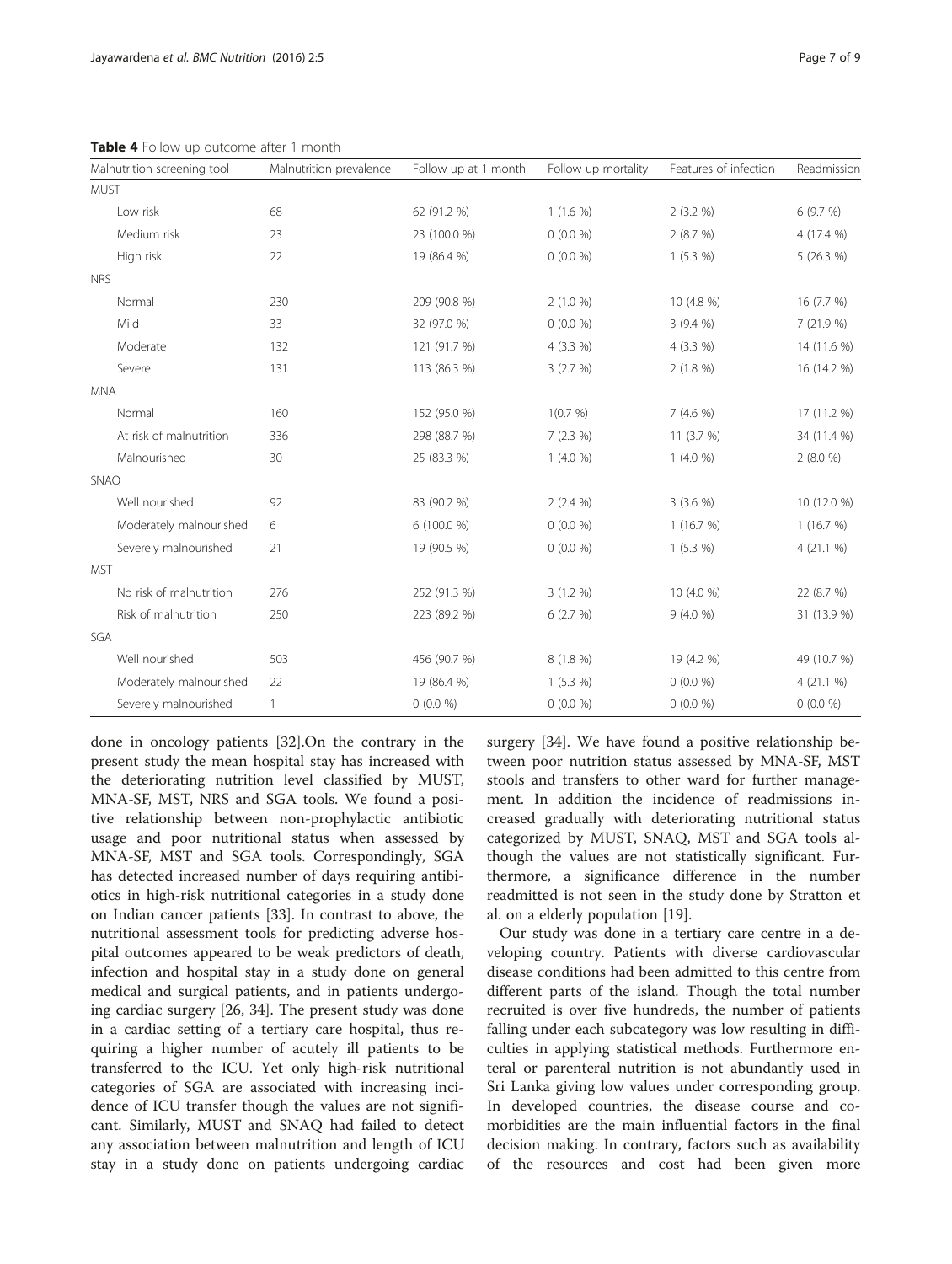<span id="page-7-0"></span>importance in the setting under study. Furthermore, biochemical parameters such as serum albumin, lymphocyte count was not taken into account as increased cost associated with the investigations. There was only a few numbers of patients who received high calorie/ protein diet supplements as such treatment methods are not routinely practiced in this centre. Similar to above, difficulties in applying statistical methods have arisen owing to the low incidence of outcome measures seen at one month after discharge. The study team encountered with practical difficulties and high costs involved in getting down the patients who are living far from the treatment center and being followed up at the local clinics for post discharge one month assessment. Thus the decision was taken to proceed with a short telephone interview, though the reliability is constrained.

## Conclusion

Our finding supports that malnutrition may be associated with adverse clinical outcome in cardiac patients during the hospital stay and one month after the discharge. However, different malnutrition screening tool report variable predictability of the poor clinical outcome. Hence the necessity of the development and validation of a malnutrition screening tool specific for the cardiology admissions have surfaced.

#### Abbreviations

MST: Malnutrition screening tool; MUST: Malnutrition universal screening tool; SNAQ: Short nutritional assessment questionnaire; MNA-SF: Mini nutritional assessment-short form; NRS: Nutritional risk screening; SGA: Subjective global assessment; BMI: Body mass index; WC: Waist circumference; MAC: Mid-Arm circumference; ICU: Intensive care unit.

#### Competing interests

The authors declare that they have no conflict of interests. No specific funding support was taken.

#### Authors' contributions

RJ, NCL and AKP have made substantial contribution to conception and design the study. WSS and AOW interpreted data. IR analyzed the data. IR, RJ, NCL and AKP were involved in drafting the manuscript. All authors read and approved the final manuscript.

#### Acknowledgements

The authors would like to acknowledge the staff of the Institute of Cardiology, National Hospital of Sri Lanka, Colombo. The authors also thank Dr. Ruwan Ekanayake, Dr. J.B. Jayawardhena and Dr. S.P. Premaratne for their support for conduct this study.

### Author details

<sup>1</sup>Department of Physiology, Faculty of Medicine, University of Colombo, Colombo, Sri Lanka. <sup>2</sup>Institute of Health and Biomedical Innovation, Queensland University of Technology, Brisbane, Queensland, Australia. <sup>3</sup>Institute of Cardiology, National Hospital of Sri Lanka, Colombo, Sri Lanka. 4 Department of Medicine, Faculty of Medicine and Allied Sciences, Rajarata University of Sri Lanka, Mihintale, Sri Lanka.

## Received: 29 July 2015 Accepted: 7 January 2016 Published online: 12 January 2016

### References

- 1. Kruizenga HM, Van Tulder MW, Seidell JC, Thijs A, Ader HJ, Van Bokhorst-de van der Schueren MA. Effectiveness and cost-effectiveness of early screening and treatment of malnourished patients. Am J Clin Nutr. 2005; 82(5):1082–9.
- 2. Correia MI, Waitzberg DL. The impact of malnutrition on morbidity, mortality, length of hospital stay and costs evaluated through a multivariate model analysis. Clin Nutr. 2003;22(3):235–9.
- 3. Shepherd AA. Nutrition for optimum wound healing. Nurs Stand. 2003;18(6):55–8.
- 4. Pichard C, Kyle UG, Morabia A, Perrier A, Vermeulen B, Unger P. Nutritional assessment: lean body mass depletion at hospital admission is associated with an increased length of stay. Am J Clin Nutr. 2004;79(4):613–8.
- 5. Stratton RJ, Green CJ, Elia M. Disease-related malnutrition : an evidencebased approach to treatment. Wallingford: CABI; 2003.
- Carr JG, Stevenson LW, Walden JA, Heber D. Prevalence and hemodynamic correlates of malnutrition in severe congestive heart failure secondary to ischemic or idiopathic dilated cardiomyopathy. Am J Cardiol. 1989;63(11):709–13.
- 7. Kerstetter JE, Holthausen BA, Fitz PA. Malnutrition in the institutionalized older adult. J Am Diet Assoc. 1992;92(9):1109–16.
- 8. Anker SD, Ponikowski P, Varney S, Chua TP, Clark AL, Webb-Peploe KM, et al. Wasting as independent risk factor for mortality in chronic heart failure. Lancet. 1997;349(9058):1050–3.
- 9. Neumayer LA, Smout RJ, Horn HGS, Horn SD. Early and Sufficient Feeding Reduces Length of Stay and Charges in Surgical Patients. J Surg Res. 2001;95(1):73–7.
- 10. Raslan M, Gonzalez MC, Dias MC, Nascimento M, Castro M, Marques P, et al. Comparison of nutritional risk screening tools for predicting clinical outcomes in hospitalized patients. Nutrition. 2010;26(7–8):721–6.
- 11. van Venrooij LMW, van Leeuwen PAM, Hopmans W, Borgmeijer-Hoelen MMMJ, de Vos R, De Mol BAJM. Accuracy of Quick and Easy Undernutrition Screening Tools—Short Nutritional Assessment Questionnaire, Malnutrition Universal Screening Tool, and Modified Malnutrition Universal Screening Tool— in Patients Undergoing Cardiac Surgery. J Am Diet Assoc. 2011;111(12):1924–30.
- 12. Martineau J, Bauer JD, Isenring E, Cohen S. Malnutrition determined by the patient-generated subjective global assessment is associated with poor outcomes in acute stroke patients. Clin Nutr. 2005;24(6):1073–7.
- 13. Van Nes MC, Herrmann FR, Gold G, Michel JP, Rizzoli R. Does the mini nutritional assessment predict hospitalization outcomes in older people? Age Ageing. 2001;30(3):221–6.
- 14. Visvanathan R, Penhall R, Chapman I. Nutritional screening of older people in a sub-acute care facility in Australia and its relation to discharge outcomes. Age Ageing. 2004;33(3):260–5.
- 15. Webb JG, Kiess MC, Chan-Yan CC. Malnutrition and the heart. CMAJ. 1986;135(7):753–8.
- 16. Yamauti AK, Ochiai ME, Bifulco PS, de Araujo MA, Alonso RR, Ribeiro RH, et al. Subjective global assessment of nutritional status in cardiac patients. Arq Bras Cardiol. 2006;87(6):772–7.
- 17. Bergstrom J, Lindholm B. Malnutrition, cardiac disease, and mortality: an integrated point of view. Am J Kidney Dis. 1998;32(5):834–41.
- 18. Ferguson M, Capra S, Bauer J, Banks M. Development of a valid and reliable malnutrition screening tool for adult acute hospital patients. Nutrition. 1999; 15(6):458–64.
- 19. Stratton RJ, King CL, Stroud MA, Jackson AA, Elia M. 'Malnutrition Universal Screening Tool' predicts mortality and length of hospital stay in acutely ill elderly. Br J Nutr. 2006;95(2):325–30.
- 20. Kondrup J, Rasmussen HH, Hamberg O, Stanga Z, Ad Hoc EWG. Nutritional risk screening (NRS 2002): a new method based on an analysis of controlled clinical trials. Clin Nutr. 2003;22(3):321–36.
- 21. Guigoz Y. The Mini Nutritional Assessment (MNA) review of the literature– What does it tell us? J Nutr Health Aging. 2006;10(6):466–85. discussion 485–467.
- 22. Kruizenga HM, Seidell JC, de Vet HC, Wierdsma NJ, van Bokhorst-de van der Schueren MA. Development and validation of a hospital screening tool for malnutrition: the short nutritional assessment questionnaire (SNAQ). Clin Nutr. 2005;24(1):75–82.
- 23. Detsky AS, McLaughlin JR, Baker JP, Johnston N, Whittaker S, Mendelson RA, et al. What is subjective global assessment of nutritional status? JPEN J Parenter Enteral Nutr. 1987;11(1):8–13.